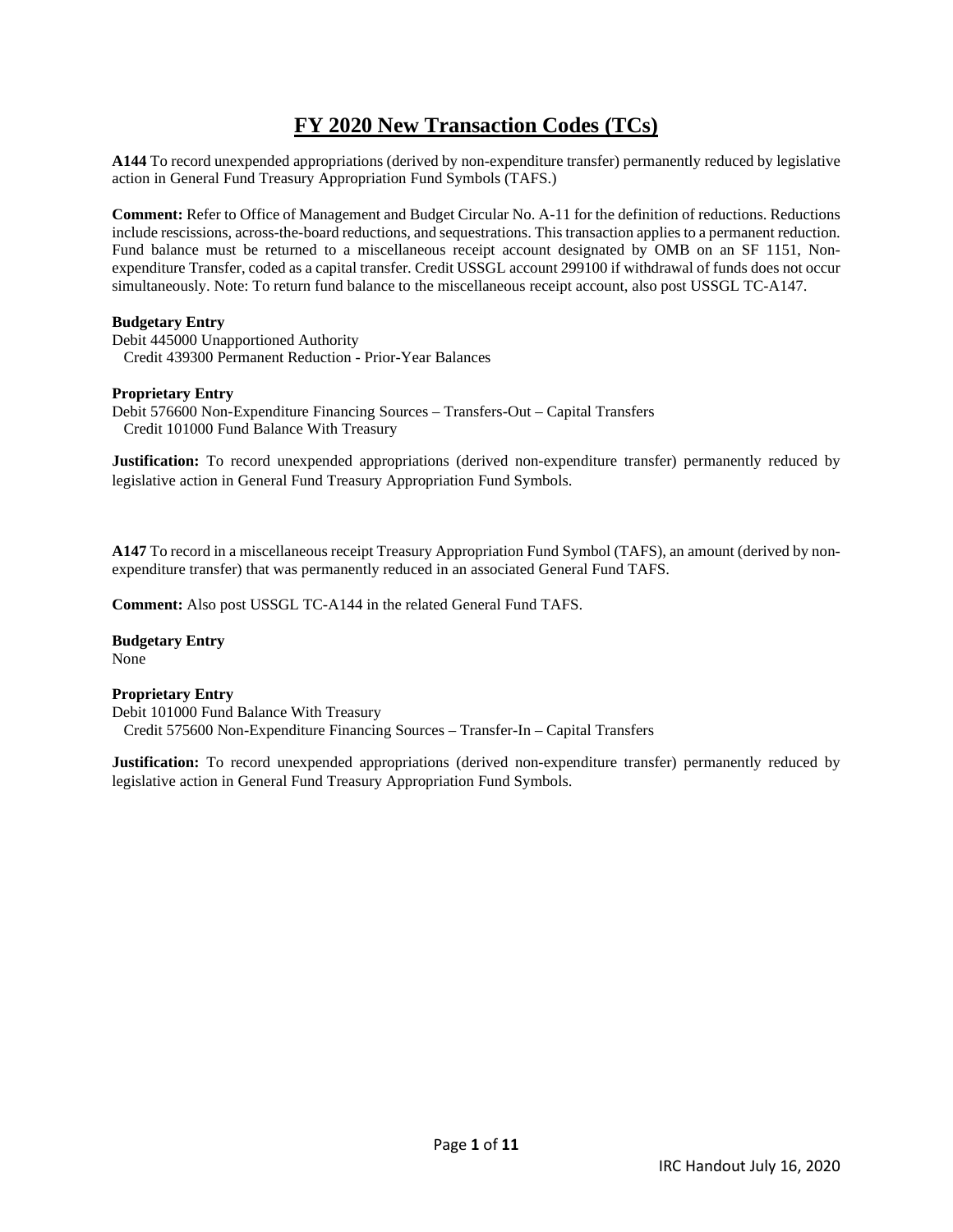# **FY 2020 Transaction Code (TC) Modifications**

**D622** To record the amount of indefinite appropriation derived from the General Fund of the U.S. Government that is withdrawn due to recoveries of prior-year obligations.

**Comment:** Credit USSGL account 299100 if fund withdrawal does not occur simultaneously. Refer to Office of Management and Budget Circular No. A-11 for the definition of reductions. Reductions include rescissions, acrossthe-board reductions, and sequestrations. Special and trust funds receiving appropriations from the General Fund of the U.S. Government and/or transfers of unexpended appropriations may record USSGL accounts in the 310000 series.

### **Budgetary Entry**

Debit 445000 Unapportioned Authority Debit 462000 Unobligated Fund Exempt From Apportionment Debit 465000 Allotments - Expired Authority Credit 435400 Appropriation Withdrawn

### **Proprietary Entry**

Debit 310600 Unexpended Appropriations - Adjustments Credit 101000 Fund Balance With Treasury Credit 299100 Other Liabilities - Reductions

**Justification:** USSGL account 462000 was added so that certain agencies could post the correct accounting entry.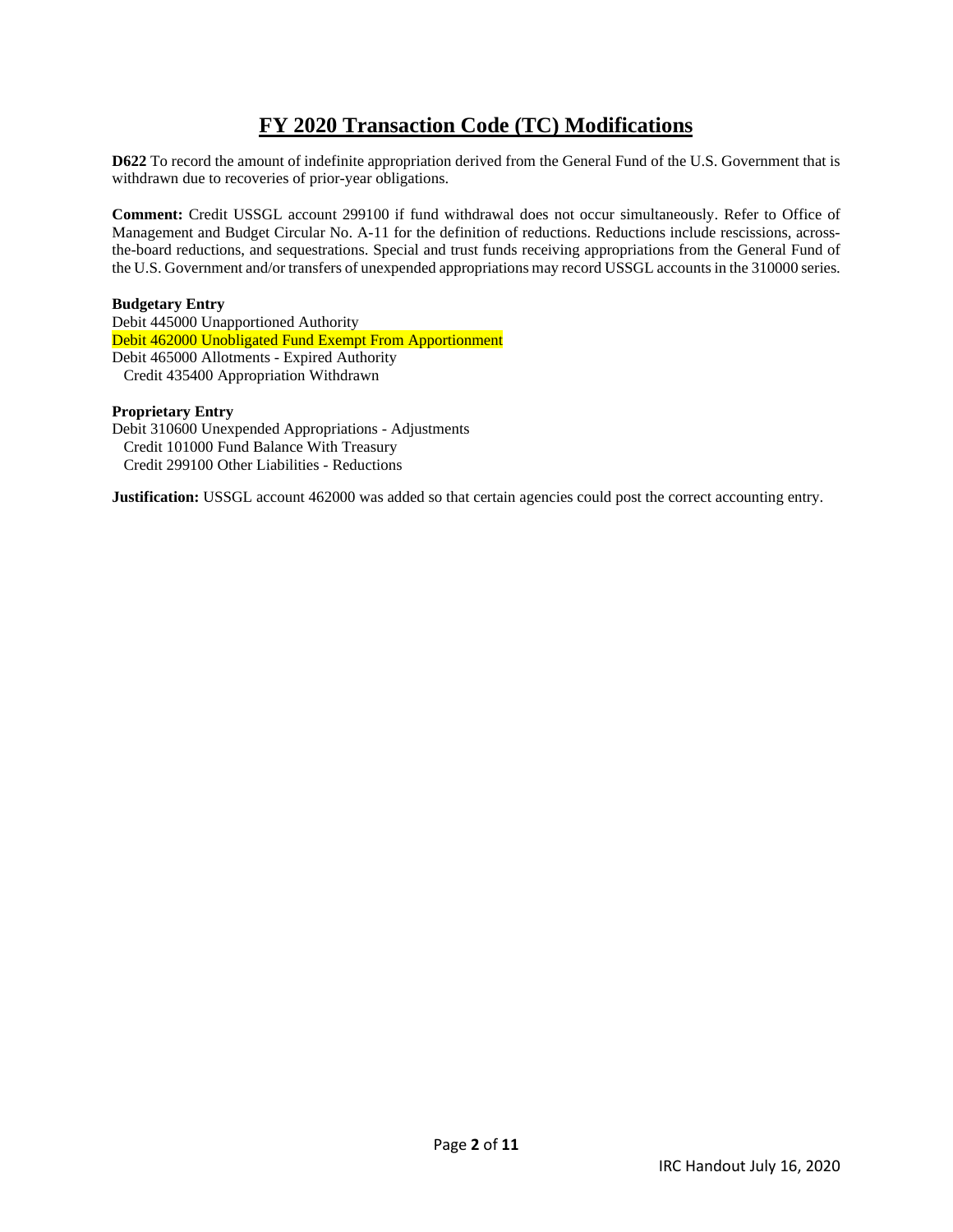# **FY 2021 New Transaction Codes (TCs)**

**A105** To provide budgetary resources to cover an upward adjustment of a prior year obligation pursuant to a prior year appropriation act.

### **Budgetary Entry**

Debit 411910 Indefinite Appropriation – Upward Adjustment Credit 445000 Unapportioned Authority Credit 462000 Unobligated Funds Exempt From Apportionment Credit 465000 Allotments – Expired Authority

### **Proprietary Entry**

Debit 101000 Fund Balance With Treasury Credit 310600 Unexpended Appropriations – Adjustments

**Justification:** The current USSGL, 411900, does not distinguish between current and prior year amounts and therefore funds in this account may be used inappropriately for upward adjustments.

**C413** To record the collection in the financing account for items related to modified direct or guaranteed loans originating in the liquidating fund.

### **Budgetary Entry**

Debit 427500 Actual Collections From Liquidating Fund Credit 407000 Anticipated Collections From Federal Sources Credit 428500 Receivable From the Liquidating Fund

### **Proprietary Entry**

Debit 101000 Fund Balance With Treasury Credit 131000 Accounts Receivable Credit 139900 Allowance for Subsidy Credit 218000 Loan Guarantee Liability

**Justification:** To create a TC to record the collection from the liquidating fund for items related to modified direct or guaranteed loans moved from the liquidating fund.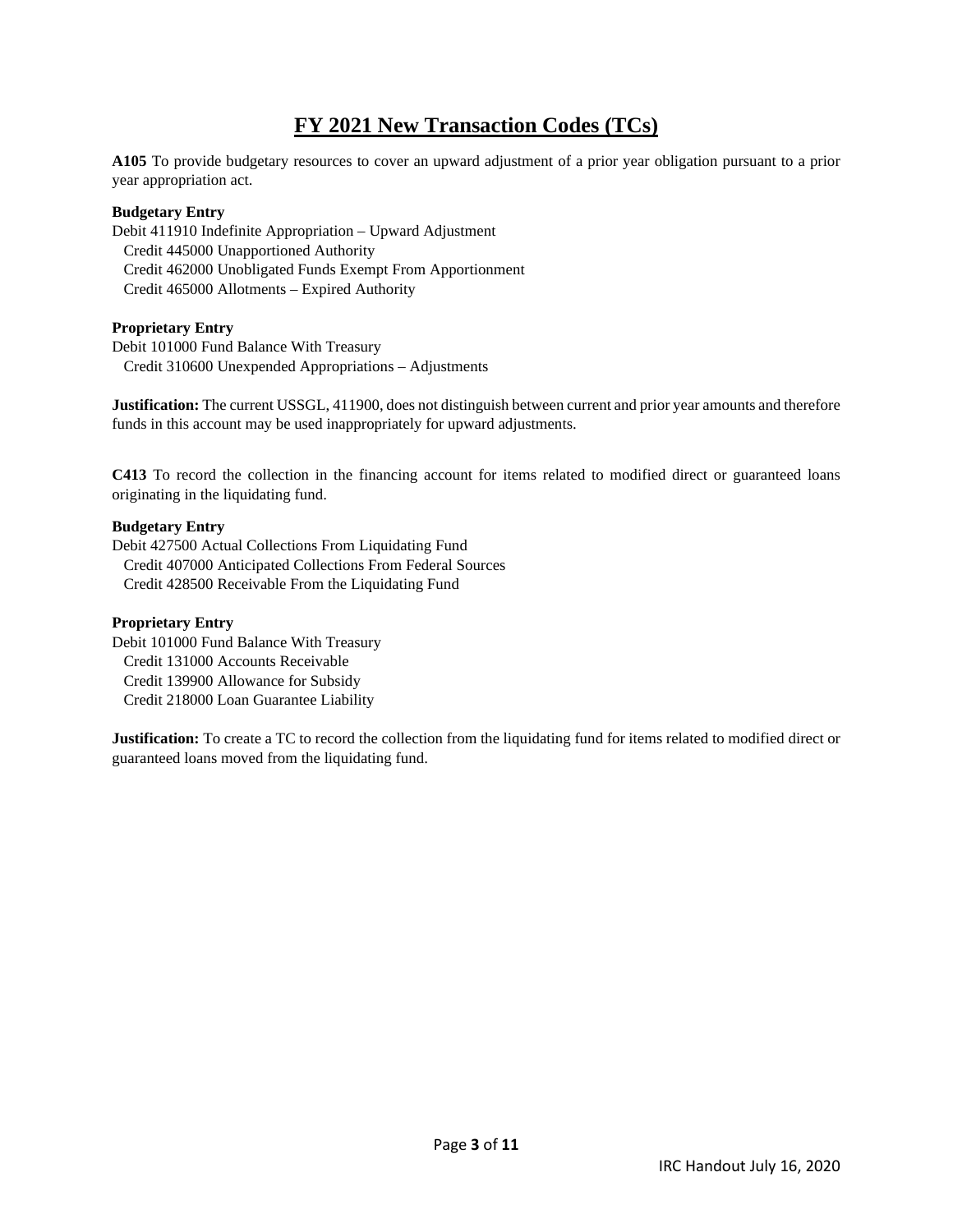**F127** To record a decrease against the indefinite prior year appropriation derived from the General Fund of the U.S. Government when a warrant is received.

**Comment:** Do not process this transaction unless indefinite authority needs further adjusting. Reverse entry for an increase.

### **Budgetary Entry**

Debit 445000 Unapportioned Authority Debit 451000 Apportionments Debit 461000 Allotments - Realized Resources Debit 462000 Unobligated Funds Exempt From Apportionment Credit 411910 Indefinite Appropriations – Upward Adjustment

### **Proprietary Entry**

Debit 310100 Unexpended Appropriations - Appropriations Received Debit 310600 Unexpended Appropriation – Upward Adjustment Credit 101000 Fund Balance With Treasury

**Justification:** This TC is needed to reflect a decrease against the indefinite prior year appropriation derived from the General Fund of the U.S. Government when a warrant is received.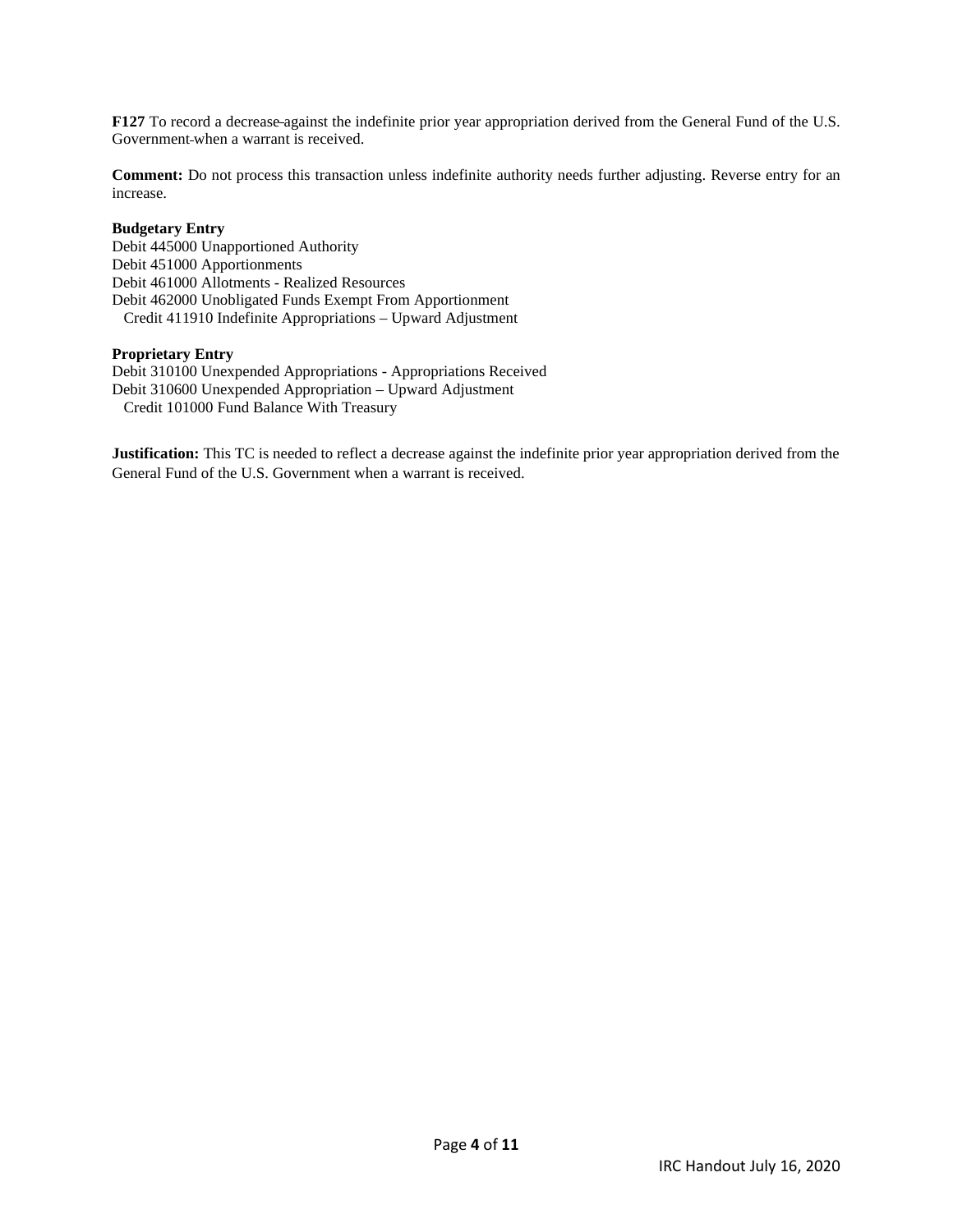# **FY 2021 Transaction Code (TC) Modifications**

**B134** To record appropriations accrued this fiscal year.

**Comment:** This transaction does not stand alone. Only record this transaction in Treasury Appropriation Fund Symbols (TAFS) that receive amounts appropriated from the General Fund of the U.S. Government via Treasury Appropriation Warrant, or that receive allocation transfers from general fund appropriated TAFS. USSGL transactions that reference this transaction: A146, A514, B102, B105, B106, B107, B109 B118, B122, B130, B202, B402, B404, B406, B412, B416, B418, B428, B430, B436, B438, B452, B604, C408, D106, D107, D114, D126, D132, D134, D626, E102, E104, E106, E108, E109, E204, and E412-USSGL transactions that reference a reversal for this transaction: B450, C132, C134, C136, C137, C138, C139, D102, D108, D110, D618, F148, and F128.

**Reference:** USSGL implementation guidance; Appropriations Used

**Budgetary Entry**  None

### **Proprietary Entry**

Debit 310700 Unexpended Appropriations - Used - Accrued Credit 570000 Expended Appropriations - Used – Accrued

**Justification:** The use of appropriations from the General Fund of the U.S. Government is being broken out by accruals and disbursements. The transactions referenced in the comments within this Transaction code also need broken out accordingly.

**B234** To record the disbursement of appropriations accrued this fiscal year that were not previously accrued.

**Comment:** This transaction does not stand alone. Only record this transaction in Treasury Appropriation Fund Symbols (TAFS) that receive amounts appropriated from the General Fund of the U.S. Government via Treasury Appropriation Warrant, or that receive allocation transfers from general fund-appropriated TAFS in which the use was not previously accrued. If the use of the appropriation was previously accrued, see TC B235. USSGL transactions that reference this transaction: A146, A514, B102, B105, B106, B107, B108, B109, B148, B122, B130, B202, B402, B404, B406, B412, B418, B428, B430, B436, B438, B452, B604, C408, D106, D107, D114, D126, D132, D134, D626, E102, E104, E106, E108, E109, E204, and E412. USSGL transactions that reference a reversal for this transaction: B450, C132, C134, C136, C137, C138, C139, D102, D108, D110, D618, F148, and F128.

**Reference:** USSGL implementation guidance; Appropriations Used

**Budgetary Entry**  None

### **Proprietary Entry**

Debit 310710 Unexpended Appropriations - Used - Disbursed Credit 570010 Expended Appropriations – Disbursed

**Justification:** The use of appropriations from the General Fund of the U.S. Government is being broken out by accruals and disbursements. The transactions referenced in the comments within this Transaction code also need broken out accordingly.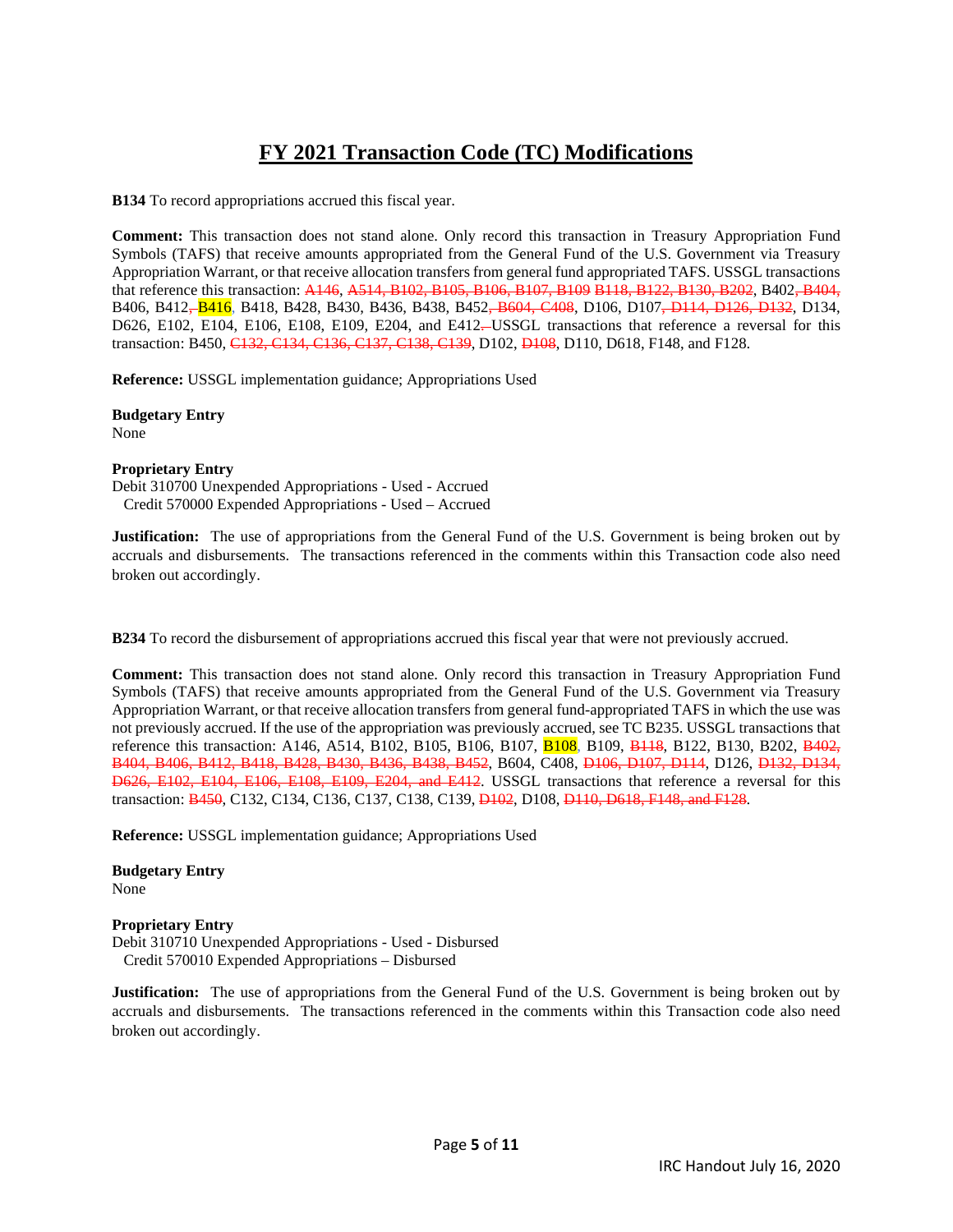**B235** To record the disbursement of appropriations that were previously accrued.

**Comment:** This transaction does not stand alone. Only record this transaction in Treasury Appropriation Fund Symbols (TAFS) that receive amounts appropriated from the General Fund of the U.S. Government via Treasury Appropriation Warrant, or that receive allocation transfers from general fund appropriations when the use of the appropriation was previously accrued using TC B134. If the use of the appropriation was not previously accrued, see TC B234. TAFS. USSGL transactions that reference this transaction: A146, A492 A514, B102, B105, B106, B107, B109, B110, B112, B118, B120, B122, B130, B202, B402, B404, B406, B412, B418, B428, B430, B436, B438, B452, B604, C408, D106, D107, D114, D126, D132, D134, D626, E102, E104, E106, E108, E109, E204, and E412. USSGL transactions that reference a reversal for this transaction: B450, C132, C134, C136, C137, C138, C139, D102, D108, D110, D618, F148, and F128.

**Reference:** USSGL implementation guidance; Appropriations Used

**Budgetary Entry**  None

### **Proprietary Entry**

Debit 310710 Unexpended Appropriations - Used - Disbursed Debit 570000 Expended Appropriations - Used - Accrued Credit 310700 Unexpended Appropriations - Used - Accrued Credit 570010 Expended Appropriations – Disbursed

**Justification:** The use of appropriations from the General Fund of the U.S. Government is being broken out by accruals and disbursements. The transactions referenced in the comments within this Transaction code also need broken out accordingly.

**C412** To record accrued receivables for modified direct or guaranteed loans moving from the liquidating fund to the financing fund account.

**Comment:** Also post USSGL TC-A122 if authority was previously anticipated and apportioned or USSGL TC-A123 if authority was previously anticipated in programs exempt from apportionment.

**Reference:** USSGL implementation guidance; Credit Reform Case Studies

### **Budgetary Entry**

Debit 428500 Receivable From the Liquidating Fund Credit 407000 Anticipated Collections From Federal Sources

### **Proprietary Entry**

Debit 131000 Accounts Receivable Credit 139900 Allowance for Subsidy Credit 218000 Loan Guarantee Liability

**Justification:** To add a guarantee loan liability to TC C412.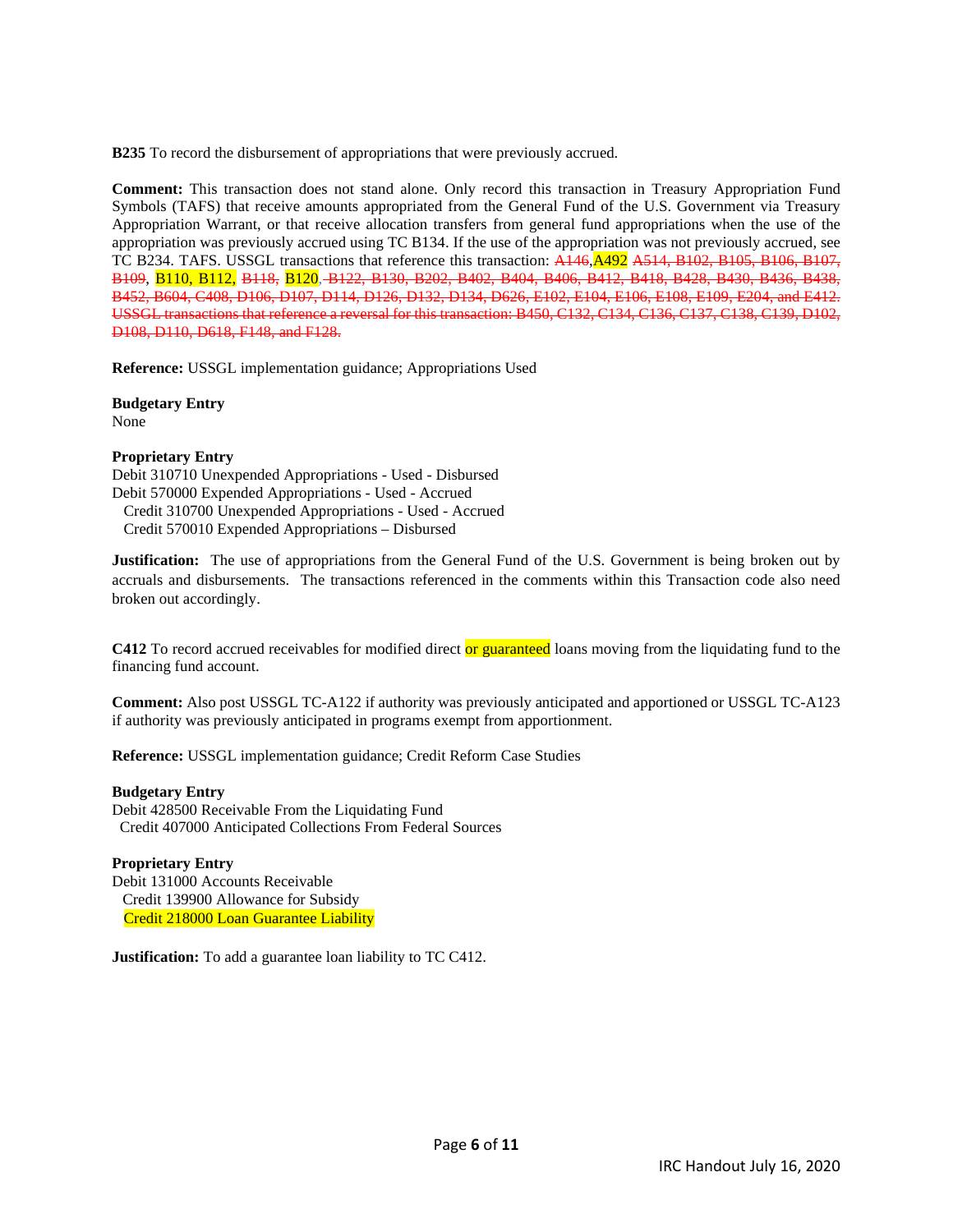**F108** To record reduction of permanent indefinite resources when a warrant is received. a decrease against the indefinite current year appropriation derived from the General Fund of the U.S. Government-when a warrant is received. The authority has not expired.

**Comment:** Do not process this transaction unless indefinite authority needs further adjusting. Reverse entry for an increase.

### **Budgetary Entry**

Debit 445000 Unapportioned Authority Debit 451000 Apportionments Debit 461000 Allotments - Realized Resources Debit 462000 Unobligated Funds Exempt From Apportionment Credit 411100 Debt Liquidation Appropriations Credit 411800 Reestimated Loan Subsidy Appropriation Credit 411900 Other Appropriations Realized

### **Proprietary Entry**

Debit 310100 Unexpended Appropriations - Appropriations Received Credit 101000 Fund Balance With Treasury

**Justification:** To add new USSGL account 411910 to Pre-Closing TC F108.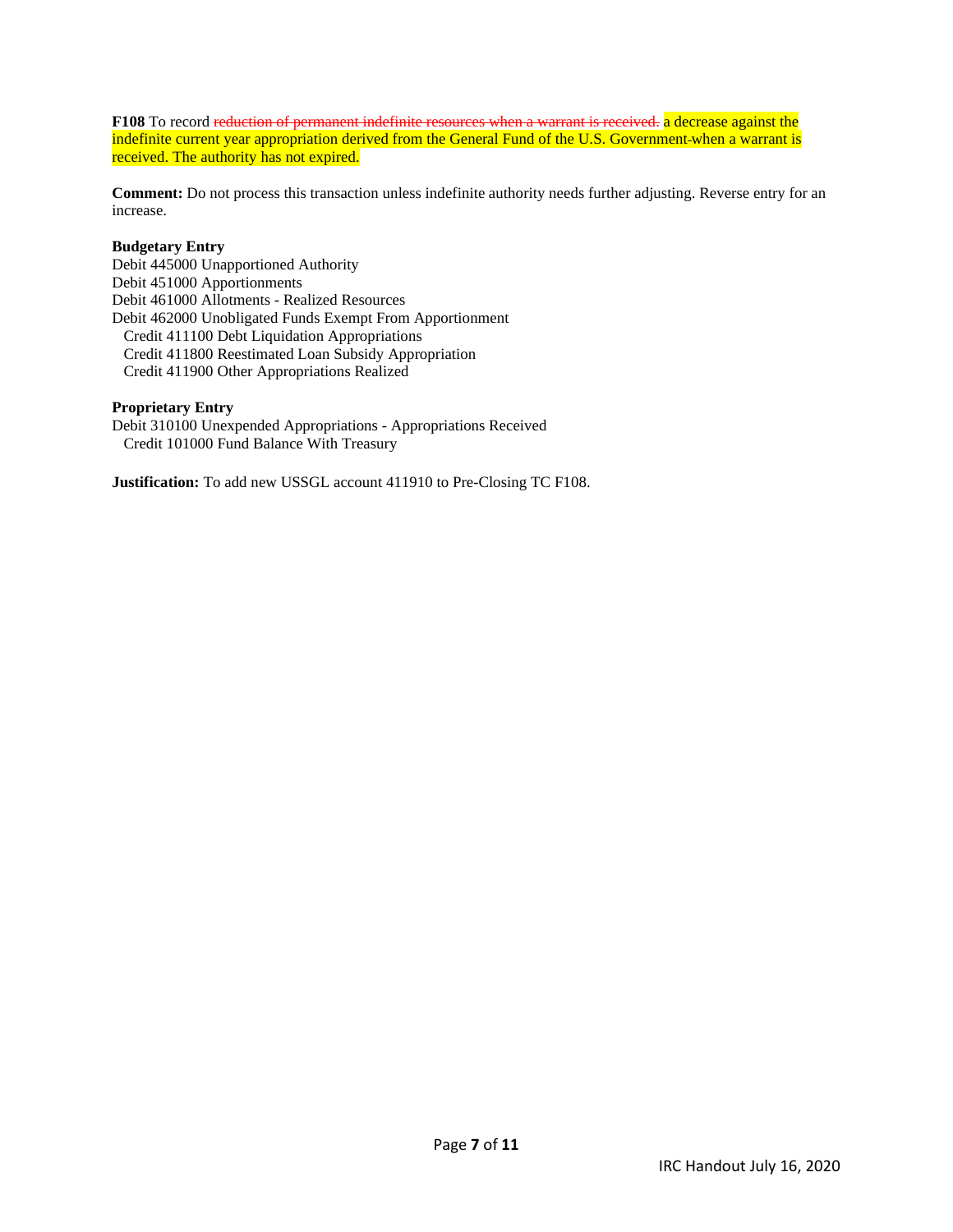**F302** To record the consolidation of actual net-funded resources and reductions for withdrawn funds.

### **Budgetary Entry**

Debit 412900 Amounts Appropriated From Specific Invested TAFS - Transfers-Out Debit 413000 Appropriation to Liquidate Contract Authority Withdrawn Debit 414200 Actual Repayment of Borrowing Authority Converted to Cash Debit 414201 Modification adjustment transfer of Borrowing Authority Converted to Cash Debit 414600 Actual Repayments of Debt, Current-Year Authority Debit 414700 Actual Repayments of Debt, Prior-Year Balances Debit 415100 Actual Capital Transfers to the General Fund of the U.S. Government, Current-Year Authority Debit 415200 Actual Capital Transfers to the General Fund of the U.S. Government, Prior-Year Balances Debit 415900 Repayment of Repayable Advances - Current-Year Authority Debit 415901 Repayment of Repayable Advances - Prior-Year Balances Debit 419700 Balance Transfers-Out - Expired to Expired Debit 420100 Total Actual Resources - Collected Debit 420800 Adjustment to Total Resources - Disposition of Canceled Payables Debit 435400 Appropriation Withdrawn Debit 435500 Cancellation of Appropriation From Unavailable Receipts Debit 435600 Cancellation of Appropriation From Invested Balances Debit 437000 Offset to Appropriation Realized for Redemption of Treasury Securities Debit 438700 Temporary Reduction of Appropriation From Unavailable Receipts, New Budget Authority Debit 438800 Temporary Reduction of Appropriation From Unavailable Receipts, Prior-Year Balances Debit 439000 Reappropriations - Transfers-Out Debit 439100 Adjustments to Indefinite Appropriations Debit 439200 Permanent Reduction - New Budget Authority Debit 439300 Permanent Reduction - Prior-Year Balances Credit 411100 Debt Liquidation Appropriations Credit 411200 Liquidation of Deficiency - Appropriations Credit 411300 Appropriated Receipts Derived From Unavailable Trust or Special Fund Receipts Credit 411400 Appropriated Receipts Derived From Available Trust or Special Fund Receipts Credit 411500 Loan Subsidy Appropriation Credit 411600 Debt Forgiveness Appropriation Credit 411601 Debt Forgiveness - Cancellation of Debt Adjustment Credit 411700 Loan Administrative Expense Appropriation Credit 411800 Reestimated Loan Subsidy Appropriation Credit 411900 Other Appropriations Realized Credit 411910 Indefinite Appropriation – Upward Adjustment Credit 412500 Loan Modification Adjustment Transfer Appropriation Credit 412800 Amounts Appropriated From Specific Invested TAFS - Transfers-In Credit 413800 Appropriation to Liquidate Contract Authority Credit 414800 Resources Realized From Borrowing Authority Credit 415000 Reappropriations - Transfers-In Credit 416700 Allocations of Realized Authority - Transferred From Invested Balances Credit 417000 Transfers - Current-Year Authority Credit 417300 Non-Allocation Transfers of Invested Balances - Transferred Credit 417500 Allocation Transfers of Current-Year Authority for Non-Invested Accounts Credit 417600 Allocation Transfers of Prior-Year Balances Credit 419000 Transfers - Prior-Year Balances Credit 419100 Balance Transfers - Extension of Availability Other Than Reappropriations Credit 419200 Balance Transfers - Unexpired to Expired Credit 419300 Balance Transfers - Unobligated Balances - Legislative Change of Purpose Credit 419500 Transfer of Obligated Balances Credit 419600 Balance Transfers-In - Expired to Expired Credit 420100 Total Actual Resources - Collected Credit 421200 Liquidation of Deficiency - Offsetting Collections Credit 425200 Reimbursements Earned - Collected From Federal/Non-Federal Exception Sources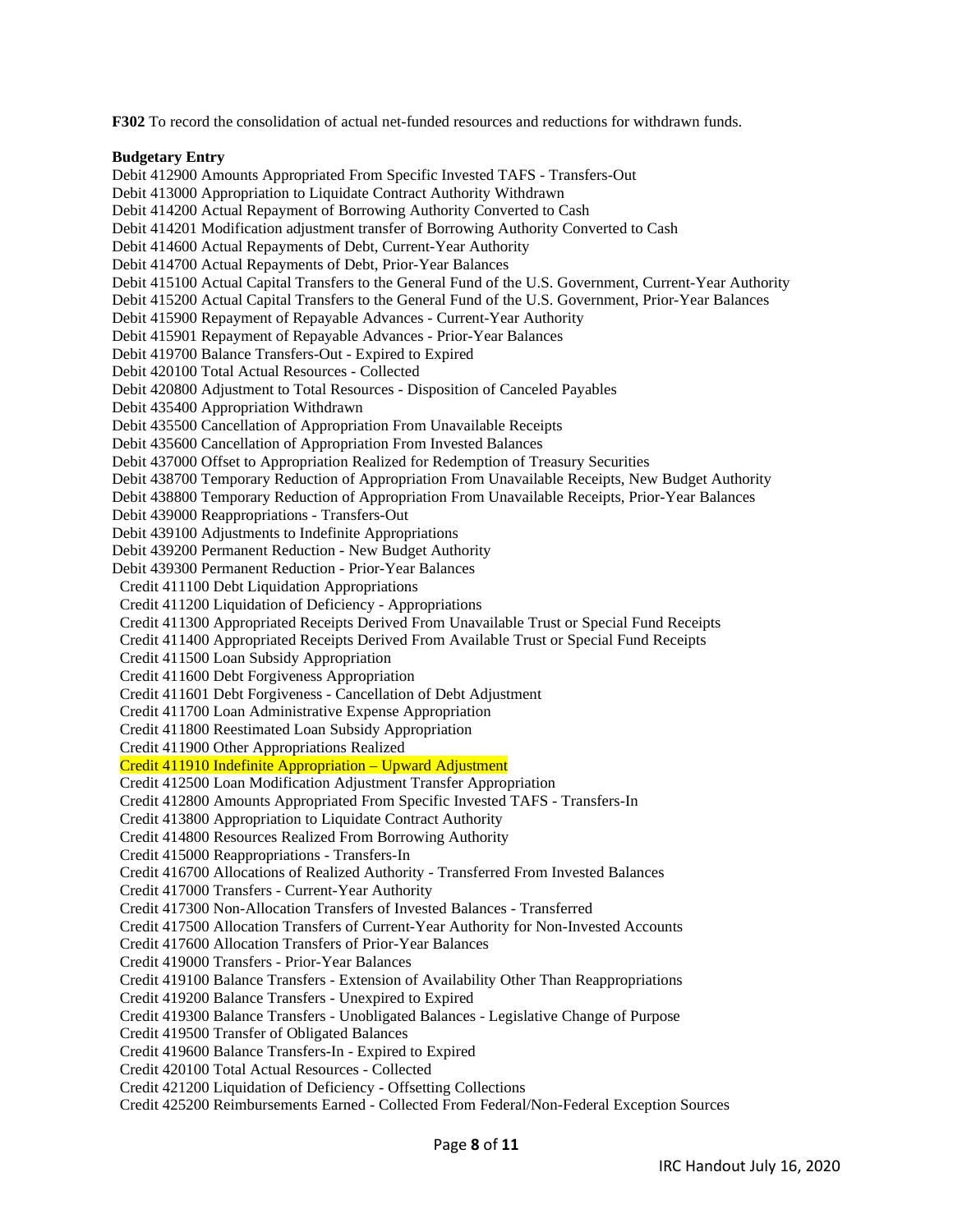Credit 425300 Prior-Year Unfilled Customer Orders With Advance - Refunds Paid Credit 425400 Reimbursements Earned - Collected From Non-Federal Sources Credit 425500 Expenditure Transfers from Trust Funds - Collected Credit 426000 Actual Collections of Governmental-Type Fees Credit 426100 Actual Collections of Business-Type Fees Credit 426200 Actual Collections of Loan Principal Credit 426300 Actual Collections of Loan Interest Credit 426400 Actual Collections of Rent Credit 426500 Actual Collections From Sale of Foreclosed Property Credit 426600 Other Actual Business-Type Collections From Non-Federal Sources Credit 426700 Other Actual Governmental-Type Collections From Non-Federal Sources Credit 427100 Actual Program Fund Subsidy Collected Credit 427300 Interest Collected From Treasury Credit 427500 Actual Collections From Liquidating Fund Credit 427600 Actual Collections From Financing Fund Credit 427700 Other Actual Collections - Federal/Non-Federal Exception Sources Credit 429000 Amortization of Investments in U.S. Treasury Zero Coupon Bonds

### **Proprietary Entry**

None

**Justification:** To add new USSGL account 411910 to Closing TC F302.

**F342** To record closing of fiscal-year activity to unexpended appropriations.

### **Budgetary Entry**

None

### **Proprietary Entry**

Debit 310000 Unexpended Appropriations - Cumulative Debit 310100 Unexpended Appropriations - Appropriations Received Debit 310200 Unexpended Appropriations - Transfers-In Credit 310000 Unexpended Appropriations - Cumulative Credit 310300 Unexpended Appropriations - Transfers-Out Credit 310500 Unexpended Appropriations - Prior-Period Adjustments Due to Corrections of Errors – Years Preceding the Prior-Year Credit 310600 Unexpended Appropriations - Adjustments Credit 310700 Unexpended Appropriations - Used - Accrued Credit 310710 Unexpended Appropriations – Used - Disbursed Credit 310800 Unexpended Appropriations - Prior-Period Adjustments Due to Corrections of Errors Credit 310900 Unexpended Appropriations - Prior-Period Adjustments Due to Changes in Accounting Principles

**Justification:** To add new USSGL account 310710 to TC F342. The segregation of the disbursement of appropriations from the accrual provides a tie point between USSGL usage and CARS transactions (BETC usage.)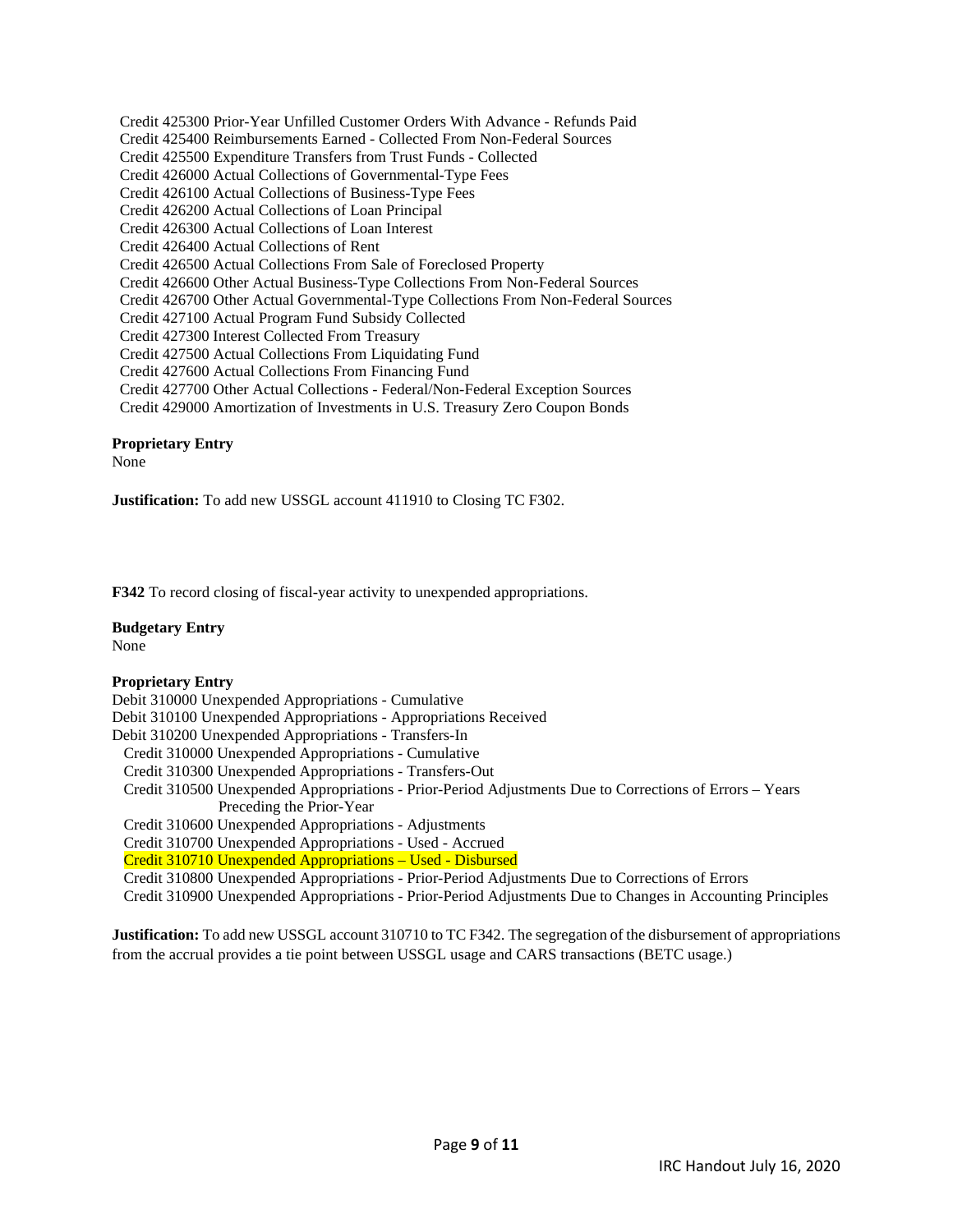**F336** To record the closing of revenue, expense, and other financing source accounts to cumulative results of operations.

**Budgetary Entry** 

None

### **Proprietary Entry**  Debit 331000 Cumulative Results of Operations Debit 510000 Revenue From Goods Sold Debit 520000 Revenue From Services Provided Debit 531000 Interest Revenue - Other Debit 531100 Interest Revenue - Investments Debit 531200 Interest Revenue - Loans Receivable/Uninvested Funds Debit 531300 Interest Revenue - Subsidy Amortization Debit 531400 Dividend Income Accounted for Under the Provisions of the Federal Credit Reform Act Debit 532000 Penalties and Fines Revenue Debit 532500 Administrative Fees Revenue Debit 540000 Funded Benefit Program Revenue Debit 540500 Unfunded FECA Benefit Revenue Debit 550000 Insurance and Guarantee Premium Revenue Debit 560000 Donated Revenue - Financial Resources Debit 561000 Donated Revenue - Non-Financial Resources Debit 564000 Forfeiture Revenue - Cash and Cash Equivalents Debit 565000 Forfeiture Revenue - Forfeitures of Property Debit 570000 Expended Appropriations - Used - Accrued Debit 570010 Expended Appropriations - Disbursed Debit 570500 Expended Appropriations - Prior-Period Adjustments Due to Corrections of Errors - Years Preceding the Prior-Year Debit 570800 Expended Appropriations - Prior-Period Adjustments Due to Corrections of Errors Debit 570900 Expended Appropriations - Prior-Period Adjustments Due to Changes in Accounting Principles Debit 572000 Financing Sources Transferred In Without Reimbursement Debit 574000 Appropriated Dedicated Collections Transferred In Debit 575000 Expenditure Financing Sources - Transfers-In Debit 575500 Non-Expenditure Financing Sources - Transfers-In - Other Debit 575600 Non-Expenditure Financing Sources - Transfers-In - Capital Transfers Debit 577500 Non-Budgetary Financing Sources Transferred In Debit 578000 Imputed Financing Sources Debit 579000 Other Financing Sources Debit 579100 Adjustment to Financing Sources - Credit Reform Debit 579500 Seigniorage Debit 580000 Tax Revenue Collected - Not Otherwise Classified Debit 580100 Tax Revenue Collected - Individual Debit 580200 Tax Revenue Collected - Corporate Debit 580300 Tax Revenue Collected - Unemployment Debit 580400 Tax Revenue Collected - Excise Debit 580500 Tax Revenue Collected - Estate and Gift Debit 580600 Tax Revenue Collected - Customs Debit 582000 Tax Revenue Accrual Adjustment - Not Otherwise Classified Debit 582100 Tax Revenue Accrual Adjustment - Individual Debit 582200 Tax Revenue Accrual Adjustment - Corporate Debit 582300 Tax Revenue Accrual Adjustment - Unemployment Debit 582400 Tax Revenue Accrual Adjustment - Excise Debit 582500 Tax Revenue Accrual Adjustment - Estate and Gift Debit 582600 Tax Revenue Accrual Adjustment - Customs Debit 590000 Other Revenue

Debit 592100 Valuation Change in Investments - Exchange Stabilization Fund (ESF)